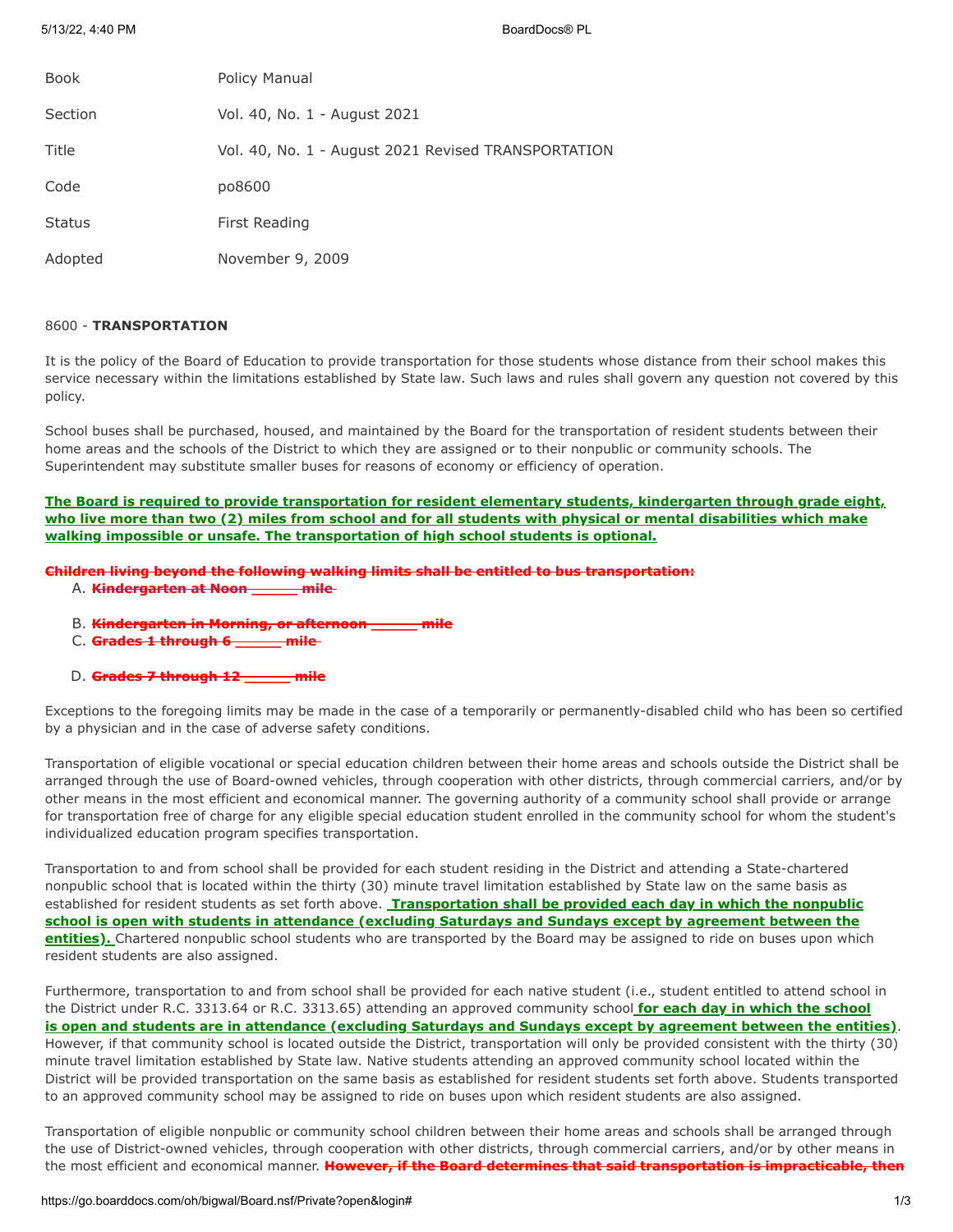5/13/22, 4:40 PM BoardDocs® PL

**the parent(s) shall be provided payment-in-lieu of transportation at the amount established by State law, unless otherwise directed by action of the State Board of Education.The Board will not provide or arrange for transportation of students enrolled in kindergarten through eighth grade using mass transit system vehicles unless the Board and the community/nonpublic school have entered into an agreement authorizing this mode of transportation which is approved by both entities in advance. Students enrolled in ninth grade or above may be transported on vehicles operated by a mass transit system provided that the route does not require more than one transfer.**

**Upon receipt from the community/nonpublic school of the official start and end times of school for the upcoming year, the District will develop and provide a transportation plan which includes transportation routes and schedules for eligible students. The plan will be provided within sixty (60) days after receiving the start and end time, or when possible by the first day of August in the event the Board is not notified of start and end times by the deadline of April 1st. For eligible students who enroll after July 1st but before the start of the school year, a transportation plan will be developed within fourteen (14) business days after receiving a request for transportation.**

**The Superintendent may determine that it is impracticable to transport a student to a community or nonpublic school after considering the factors enumerated under State law. The determination for payment-in-lieu will be made at least thirty (30) calendar days prior to the District's first day of student instruction, or no later than fourteen (14) calendar days if a student is enrolled less than thirty (30) days prior to the first day of instruction or after the start of the school year, and must be formalized through a resolution passed by the Board at its next scheduled meeting. If transportation is determined to be impracticable, the Board will issue a letter to the student's parent/guardian, the community or nonpublic school, and the State Board of Education detailing the reason(s) why the determination was made. Parent(s)/guardians shall be provided payment-in-lieu of transportation at the amount established by State law, unless otherwise directed by action of the State Board of Education. Parents/guardians may authorize the community or nonpublic school where their student is enrolled to act on their behalf at any time after requesting transportation.**

The Board will not be required to provide transportation for any native student enrolled in a community school if the Board has entered into an agreement with the governing authority of the community school that designates the community school as responsible for providing or arranging the transportation of the District's native students to and from the community school and is certified by the State Board of Education as having met certain requirements established by State law. The governing authority of a community school must provide or arrange for transportation in a manner that is comparable to the transportation that the District provides or arranges for its native students of the same grade level and distance from school who are enrolled in the District. Also, the governing authority must provide or arrange for the transportation under such agreement free of charge for each of its enrolled students who are eligible to be transported in accordance with R.C. 3327.01 or who would otherwise be transported by the District under the District's transportation policy. If the Board enters into an agreement with the governing authority regarding the transportation of the District's native students, the State Board of Education shall make payments to the community school in accordance with the terms of the agreement for each student actually transported.

Likewise, the Board will not be responsible for providing transportation for any native student enrolled in an approved community school if the governing authority of the community school submits a written notification to the Board, by a date prescribed by the State Board of Education, stating that the governing authority will accept responsibility for providing or arranging for the transportation of the District's native students to and from the community school. The governing authority's unilateral acceptance of the responsibility to provide transportation must cover the entire school year, and shall remain in effect for subsequent school years unless the governing authority submits written notification to the Board relinquishing the transportation responsibility. However, the governing authority cannot relinquish the transportation responsibility before the end of the school year, and shall submit such notice by a date prescribed by the State Board of Education in order to allow the District a reasonable period of time to prepare for the transportation of its native students enrolled in the community school. If the governing authority unilaterally accepts the transportation responsibility, the State Board of Education shall make payments to the community school for each student actually transported calculated in accordance with existing State law governing the calculation of transportation payments to the District from the State and any rules implemented by the State Board of Education and that otherwise would be paid to the District.

Bus routes shall be established so that an authorized bus stop is available within reasonable walking distance of the home of every transported resident student. The Board shall approve the bus routes annually. The Superintendent is authorized to make any necessary changes in the approved route and shall inform the Board at the next regular meeting. **Students receiving transportation will be delivered to school no sooner than thirty minutes before the start of school and will be picked up no later than thirty (30) minutes after dismissal.**

The Board authorizes the installation and use of video recording devices in the school buses to assist the drivers in providing for the safety and well-being of the students while on a bus.

Students meeting the Federal definition of homeless will be transported from their temporary place of residence to their school of assignment, at the request of the parent, guardian or unaccompanied minor, to the same extent as all other students of the District and consistent with this Policy. If the homeless student's temporary residence is located outside the boundaries of the District, the Liaison for Homeless Children will coordinate with the Director of Transportation to contact the district in which the student temporarily resides to arrange for joint transportation of the student and to seek inter-district agreement on a method for